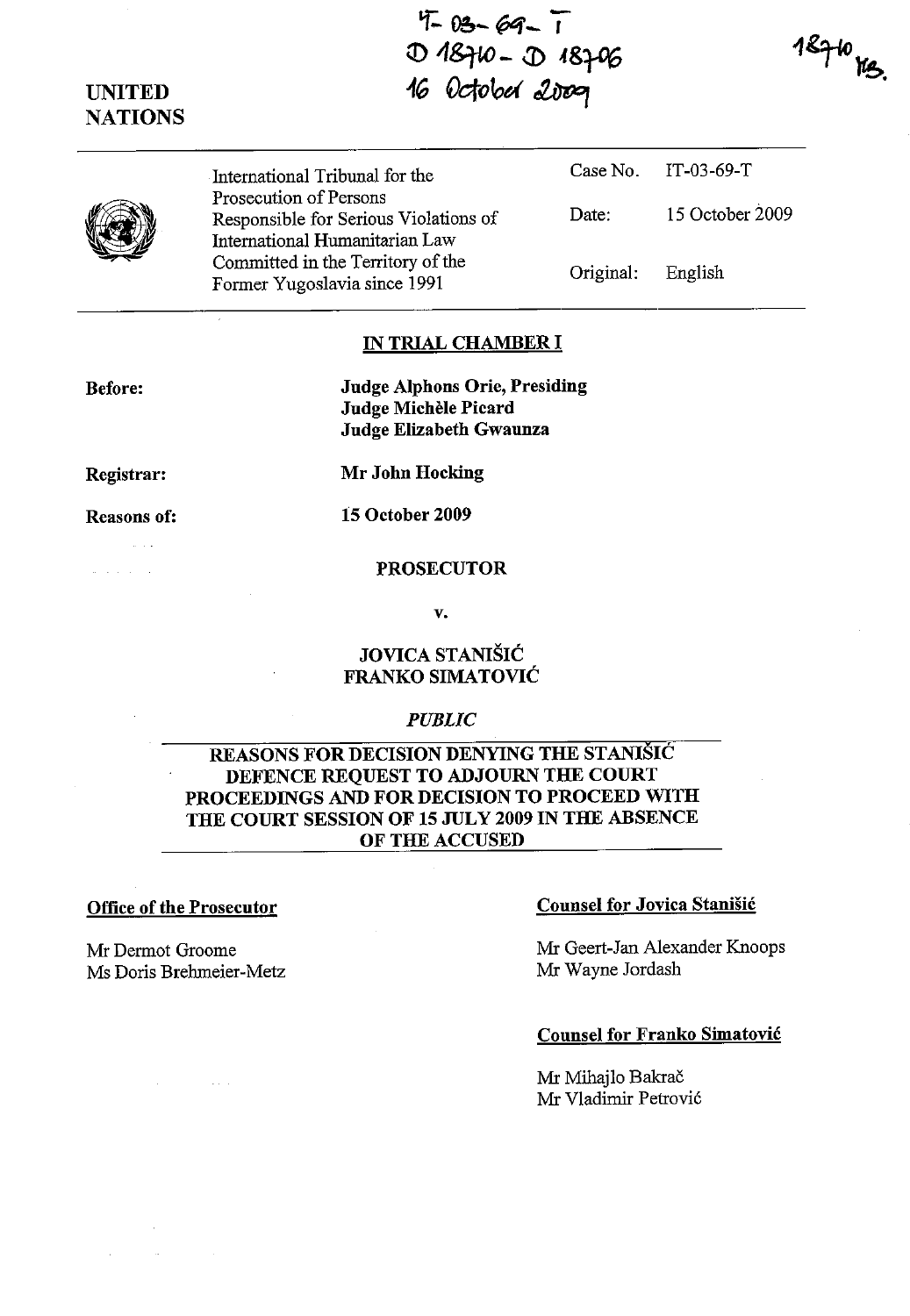# **I. BACKGROUND**

1. On 15 July 2009, the Accused Jovica Stanišić ("the Accused") claimed to be too unwell to attend court but did not waive his right to be present during the court session held that day. On the same day, the Stanišić Defence requested that the court proceedings be adjourned. Also on 15 July 2009, the Chamber denied the Stanišić Defence request and decided to proceed with the scheduled court hearing, in the absence of the Accused.

## **II. PROCEDURAL HISTORY AND SUBMISSIONS**

2. With regard to the procedural history until 29 June 2009, the Chamber refers to its two previous written reasons of 2 July 2009 and 22 July 2009 substantiating oral decisions on a matter similar to the one dealt with in the present decision.<sup>1</sup> On 30 June 2009, the Accused informed the Chamber that he was too unwell to attend court, that he did not waive his right to be present during the court session on that day, and that he did not wish to use the video-conference link? On the same day, the Reporting Medical Officer of the United Nations Detention Unit ("RMO") submitted a report, concluding that "[the Accused's] health problems remain unchanged".<sup>3</sup> The RMO added that the Accused's medication had been reviewed and that it was unlikely that the Accused's fatigue was caused by his medication.<sup>4</sup> The RMO was not heard on this day since neither the parties nor the Chamber expressed any wish to question him.<sup>5</sup> The Chamber decided to proceed with the court session scheduled for that day, in the absence of the Accused.<sup>6</sup>

3. On 6 July 2009, the Accused informed the Chamber that he was too unwell to attend court on that day and that he did not wish to use the video-conference link.<sup>7</sup> Upon questioning by the staff of the United Nations Detention Unit whether he waived his right to attend court in person he responded that he did not understand.<sup>8</sup> In court on the same day, Counsel for the Accused informed the Chamber that the Accused did not waive his right to be present during that day's court session.<sup>9</sup>

Reasons for Denying the Stanišić Defence Request to Adjourn the Hearings of 9 and 10 June 2009 and Have Jovica Stanišić Examined by a Psychiatrist Before the Start of Trial and for Decision to Proceed with the Court Session of 9 June 2009 in the Absence of the Accused, 2 July 2009 ("2 July 2009 Reasons"), paras 1-10; Reasons for Decision Denying the Stanišić Defence Request to Postpone the Court Proceedings and Decision Proceeding with the Court Session of 29 June 2009 in the Absence of the Accused, 22 July 2009 ("22 July 2009 Reasons"), paras 1-13. See also Decision on Start of Trial and Modalities for Trial, 29 May 2009 ("Modalities Decision"), paras 1-5.

<sup>2</sup>  Non-Attendance in Court Form, 30 June 2009; Absence from Court Form, 30 June 2009, pp. 1-2.

<sup>3</sup>  Medical Report by Dr Michael Eekhof, Reporting Medical Officer, 30 June 2009 ("30 June 2009 RMO Report").

<sup>4</sup>  Ibid.

 $\mathbf{s}$ T.I643.

<sup>6</sup>  Ibid.

<sup>7</sup>  Non-Attendance in Court Form, 6 July 2009; Absence from Court Form, 6 July 2009, pp. 1-2.

 $\pmb{8}$ Ibid.

<sup>9</sup>  T.1732-1733.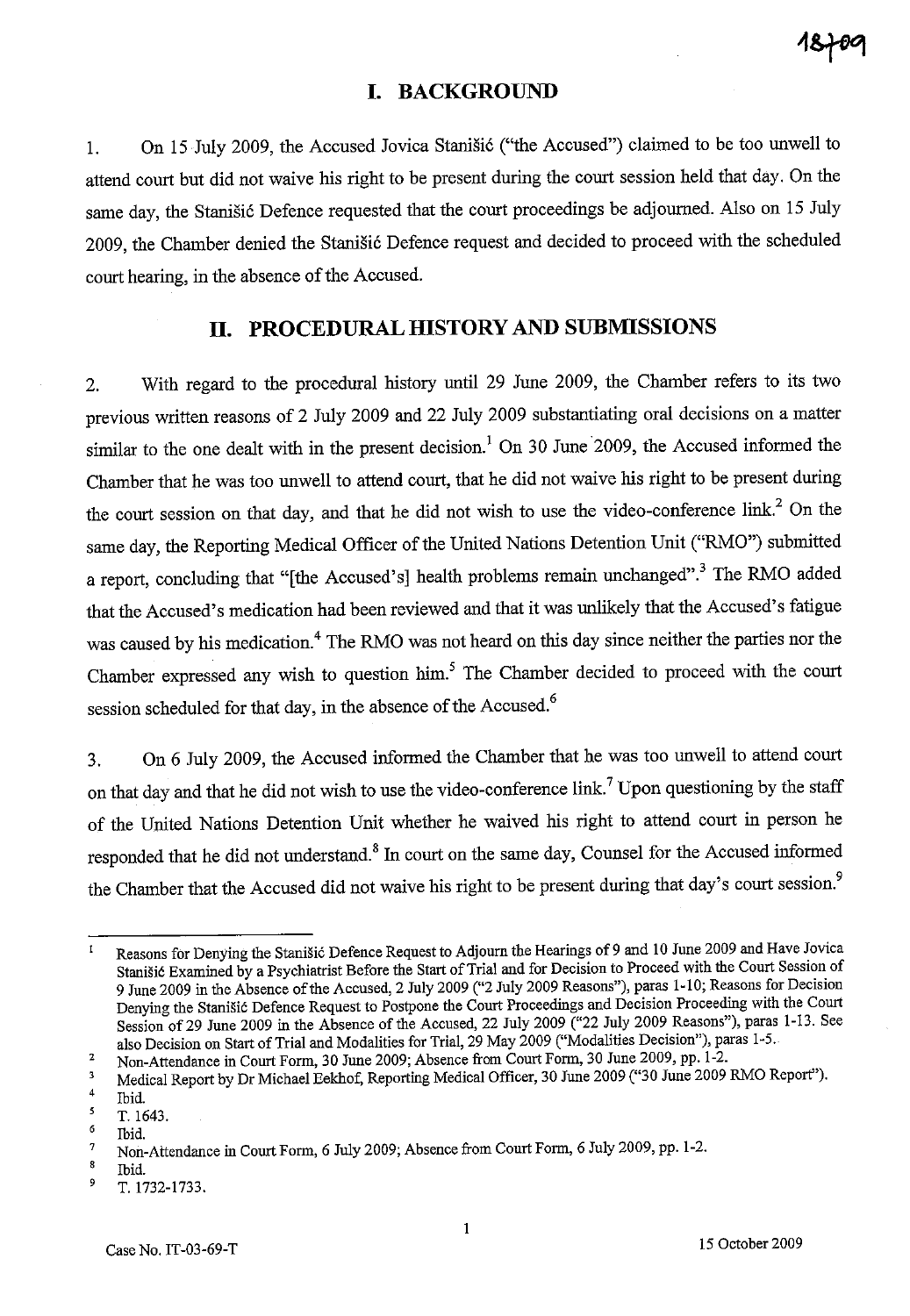On the same day, the RMO submitted a report, stating that the Accused's physical condition had remained unchanged.<sup>10</sup> With regard to the mental health of the Accused, the RMO set out:

[The Accused's] mental state of mind is agitated and depressed. He is upset by the fact that his family problems were discussed in the Court. He is well oriented and shows no evident disturbance in memory. I visited him today and found no signs of disturbances of perception and judgement. These findings are in accordance with the conclusions stated by Dr. de Man, psychiatrist in his expert report dated 26 June 2009.<sup>11</sup>

The RMO concluded that the Accused's health situation remained unchanged.<sup>12</sup> The RMO was not heard on this day since neither the parties nor the Chamber felt the need to question him.<sup>13</sup> The Chamber decided to proceed with the court session scheduled for that day, in the absence of the Accused. 14

4. On 7 July 2009, the Accused informed the Chamber that he was too unwell to attend court, that he did not waive his right to be present during the court session on that day, and that he did not wish to use the video-conference link.<sup>15</sup> On the same day, the RMO submitted a report, reiterating in essence what had been set out in the 6 July 2009 RMO Report and adding "[i]n my opinion [the Accused's] mental state can be regarded as normal in view of his family circumstances and [t]here are no evident psychiatric reasons preventing him from participating in proceedings".<sup>16</sup> After a short questioning of the RMO in court on the same day, the Chamber decided to proceed in the absence of the Accused. $17$ 

5. On 15 July 2009, the Accused informed the Chamber that he was too unwell to attend court, that he did not waive his right to be present during the court session on that day, and that he did not wish to use the video-conference link.<sup>18</sup> On the same day, a medical officer temporarily replacing the RMO submitted a report stating that the physical condition of the Accused appeared to be relatively unchanged.<sup>19</sup> With regard to the mental health, the medical officer stated:

Mentally [the Accused] shows clear signs of depression with a low voice, slow speech and movements, and flattened affect. He complains of simple 'inability' to attend, based primarily on

<sup>&</sup>lt;sup>10</sup> Medical Report by Dr Michael Eekhof, Reporting Medical Officer, 6 July 2009 ("6 July 2009 RMO Report").<br><sup>11</sup> Thid See 22 July 2009 Reasons paras 8-9, 15.

<sup>11</sup> Ibid. See 22 July 2009 Reasons, paras 8-9, 15.

 $12$  6 July 2009 RMO Report.

 $13$  T. 1733-1734.

 $14$  T. 1734.

<sup>&</sup>lt;sup>15</sup> Non-Attendance in Court Form, 7 July 2009; Absence from Court Form, 7 July 2009, pp. 1-2; T. 1826-1827.

<sup>&</sup>lt;sup>16</sup> Medical Report by Dr Michael Eekhof, Reporting Medical Officer, 7 July 2009 ("7 July 2009 RMO Report"). <sup>17</sup> T. 1827-1829.

<sup>&</sup>lt;sup>18</sup> Non-Attendance in Court Form, 15 July 2009; Absence from Court Form, 15 July 2009, pp. 1-2.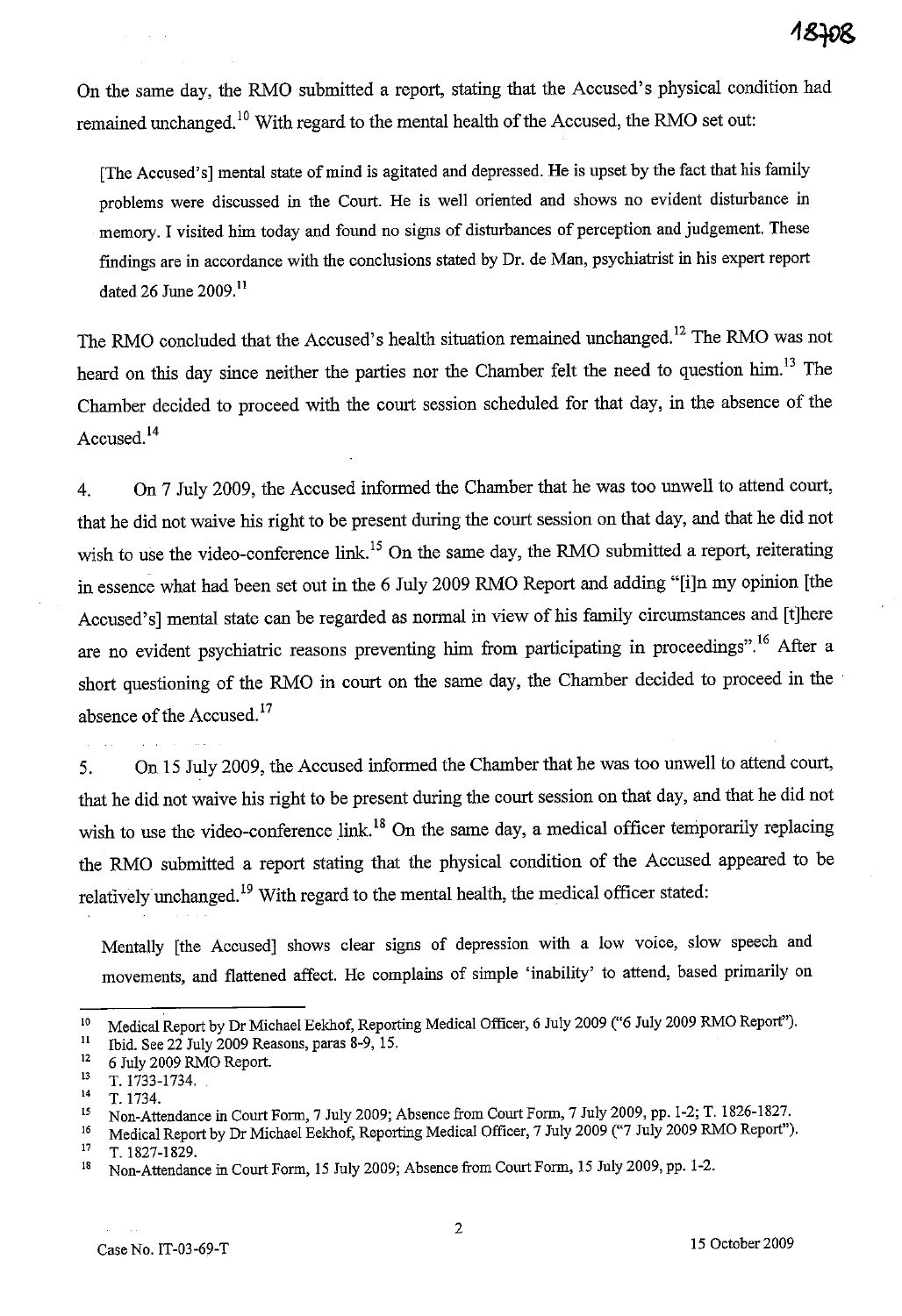fatigue and his physical condition. Consistent with depressive illness and his medication regime he showed varying impairment in a range of higher functions – mild disorientation with regard to the day of the week, mild memory discrepancies, occasionally rambling answers. He did not however demonstrate particularly slowed thought, understood my questions and for specific questions gave relatively coherent answers. His judgement and perception appeared relatively unaffected. $20$ 

The medical officer concluded that, in his opinion, the Accused was unfit to travel and to attend court in person but that he was fit to attend court via video-conference link for a maximum of  $45$  minutes.<sup>21</sup> Upon questioning, the medical officer explained that he, as a temporary replacement for the RMO, had examined the Accused for the first time on that day.<sup>22</sup> He also explained that he believed that the Accused's medication contributed to his current medical state, although he could not assess to what degree.<sup>23</sup> As far as he was aware, there had been no changes in the Accused's medication during the last one or two months.<sup>24</sup> With regard to his conclusion that the Accused was unfit to travel to the courtroom, the medical officer stated that he based this on his own observations, namely that the Accused was "unsteady on his feet, very slow to move, and presents [sic] physically as relatively frail".<sup>25</sup>

6. Also on 15 July 2009, the Stanišić Defence requested, in light of the information provided by the medical officer in court and in the 15 July 2009 Report, that the court proceedings be adjourned.<sup>26</sup> The Prosecution opposed the request.<sup>27</sup> The Chamber denied this request orally and decided to proceed with the scheduled court hearing, in the absence of the Accused. $^{28}$ 

## **III. DISCUSSION**

7. The Chamber reiterates that an accused who claims to be too unwell to attend court on a particular day also bears the burden of showing that this is indeed the case.<sup>29</sup> On 29 May 2009, the Chamber decided that the trial could commence pursuant to the modalities for trial, as set out in the Annex to the Modalities Decision. No party requested certification to appeal this decision nor did they request the Chamber to reconsider the decision in light of new circumstances that may have

- <sup>22</sup>**T.1938.**
- 23 T. 1936.
- $\frac{24}{25}$  T. 1938-1939.
- 25 T. 1939.
- 26 T.1944-1945.

28 T.1945-1946.

 $18)07$ 

<sup>&</sup>lt;sup>19</sup> Medical Report by Dr Mike Rowell, 15 July 2009 ("15 July 2009 Report").

 $20$  Ibid.

 $21$  Ibid.

**<sup>27</sup> T.1945.** 

 $29$  See 2 July 2009 Reasons, para. 11; 22 July 2009 Reasons, para. 14.